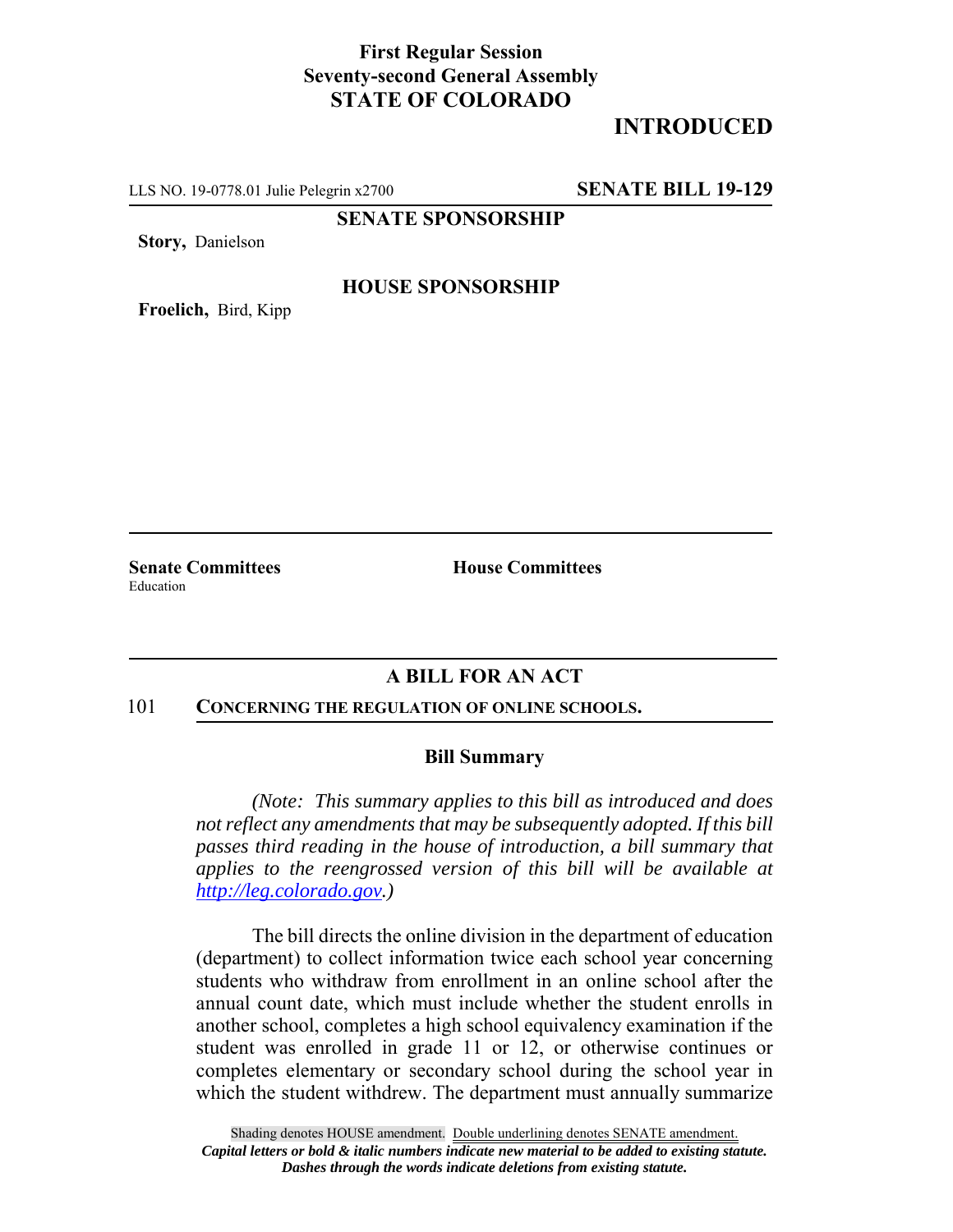the information in a report and submit the report to the state board of education and the education committees of the general assembly.

The existing statute requires a school district, group of school districts, board of cooperative services, or the state charter school institute that seeks to authorize a multi-district online school to first obtain certification for the multi-district online school from the department. Under the bill, if an existing multi-district online school changes authorizers, the new authorizer must obtain a new certification of the multi-district online school.

Under existing law, an online school is subject to the same accountability requirements as apply to other public schools. The bill states that if an online school is on performance watch and changes authorizers, either in its original form or as a successor school, or if the online school is created as a successor school with the same authorizer, the online school remains on performance watch. If an online school is closed because of actions taken as a result of accountability, the online school must apply for a new certification before it can operate again either as the original online school or as a successor school, regardless of whether the online school changes authorizers.

<sup>1</sup> *Be it enacted by the General Assembly of the State of Colorado:* 2 **SECTION 1.** In Colorado Revised Statutes, 22-30.7-102, **amend** 3 the introductory portion; and **add** (15.5) as follows: 4 **22-30.7-102. Definitions.** As used in this article ARTICLE 30.7, 5 unless the context otherwise requires: 6 (15.5) "SUCCESSOR SCHOOL" MEANS AN ONLINE SCHOOL THAT THE 7 DEPARTMENT DETERMINES IS SUBSTANTIALLY SIMILAR AND IS ACTUALLY 8 A SUCCESSOR TO ANOTHER ONLINE SCHOOL THAT IS CURRENTLY 9 OPERATING OR WAS RECENTLY CLOSED OR MODIFIED, TAKING INTO 10 ACCOUNT WHETHER THE ONLINE SCHOOL IN QUESTION ENROLLS 11 SUBSTANTIALLY THE SAME PUPILS, EMPLOYS SUBSTANTIALLY THE SAME 12 STAFF, OR USES SUBSTANTIALLY THE SAME CURRICULUM AS THE OTHER 13 ONLINE SCHOOL OR OTHER CRITERIA THAT INDICATE THE ONLINE SCHOOL 14 IN QUESTION IS A REPLACEMENT INTENDED TO SERVE STUDENTS IN ALL OR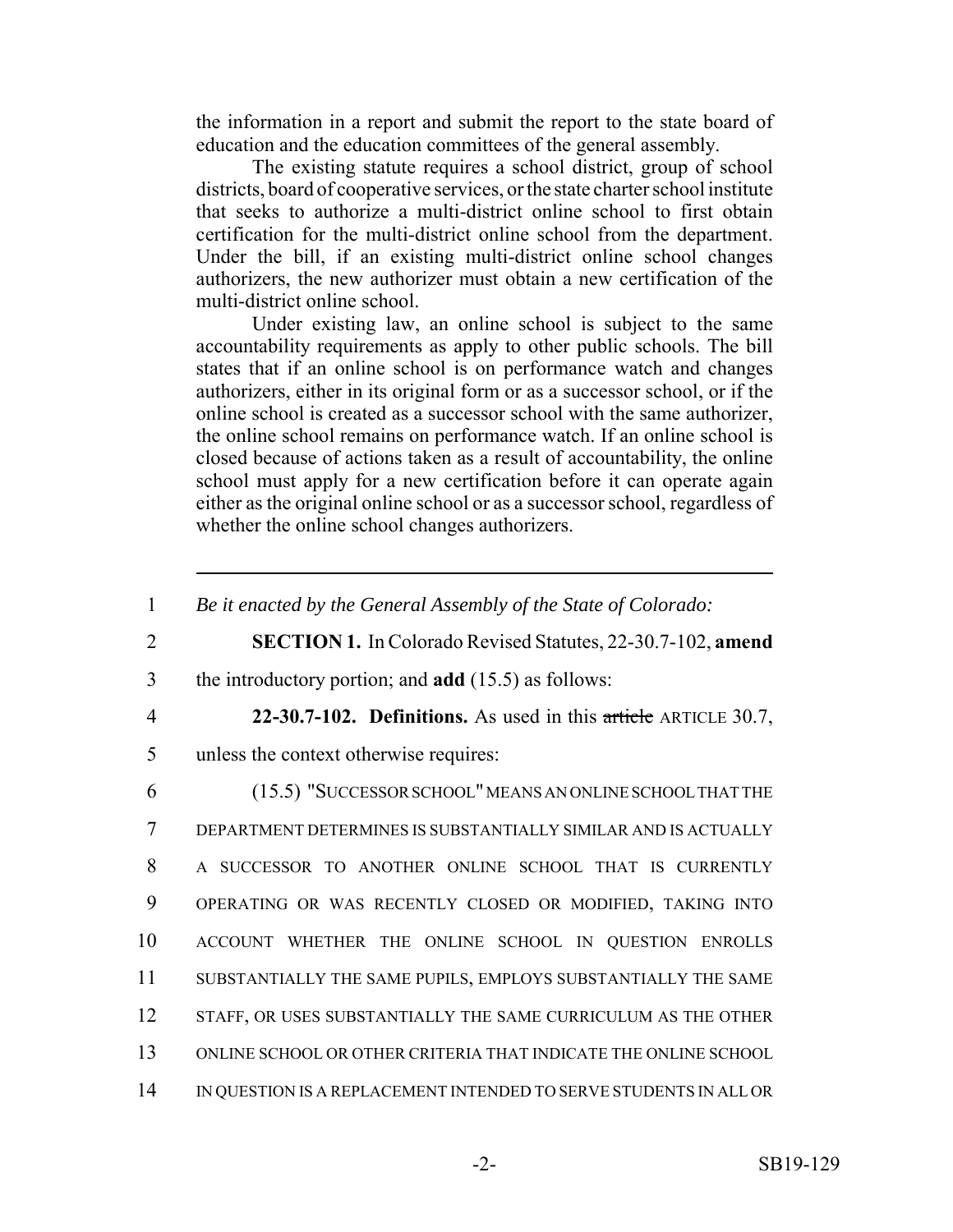A PORTION OF THE GRADE LEVELS SERVED BY THE OTHER ONLINE SCHOOL.

 **SECTION 2.** In Colorado Revised Statutes, 22-30.7-103, **amend** (3) introductory portion; and **add** (3)(n) as follows:

 **22-30.7-103. Division of online learning - created - duties - report.** (3) **Duties.** The online division shall have HAS the following duties:

 (n) (I) TO COLLECT TWICE EACH SCHOOL YEAR FROM THE AUTHORIZER OF EACH ONLINE SCHOOL THAT IS NOT A CHARTER SCHOOL AND FROM EACH ONLINE SCHOOL THAT IS A CHARTER SCHOOL THE INFORMATION DESCRIBED IN SECTION 22-30.7-105 (4)(c) CONCERNING EACH STUDENT WHO IS ENROLLED IN THE ONLINE SCHOOL AS OF THE PUPIL ENROLLMENT COUNT DAY AND WHO SUBSEQUENTLY WITHDRAWS FROM ENROLLMENT IN THE ONLINE SCHOOL BEFORE THE END OF THE SCHOOL YEAR.

 (II) THE ONLINE DIVISION SHALL ANNUALLY PREPARE A SUMMARY REPORT OF THE INFORMATION COLLECTED PURSUANT TO THIS SUBSECTION (3)(n) AND SUBMIT THE REPORT TO THE STATE BOARD AND THE EDUCATION COMMITTEES OF THE SENATE AND THE HOUSE OF REPRESENTATIVES, OR ANY SUCCESSOR COMMITTEES.NOTWITHSTANDING 20 THE REQUIREMENT IN SECTION 24-1-136  $(11)(a)(I)$ , THE REQUIREMENT TO 21 SUBMIT THE REPORT DESCRIBED IN THIS SUBSECTION (3)(n) CONTINUES INDEFINITELY.

 **SECTION 3.** In Colorado Revised Statutes, 22-30.7-105, **amend** 24 (1)(b), (2) introductory portion, and (2)(d); and **add** (4)(c) as follows:

 **22-30.7-105. Program criteria - guidelines - quality standards - records - rules.** (1) (b) A school district, a group of two or more school districts, a board of cooperative services created pursuant to section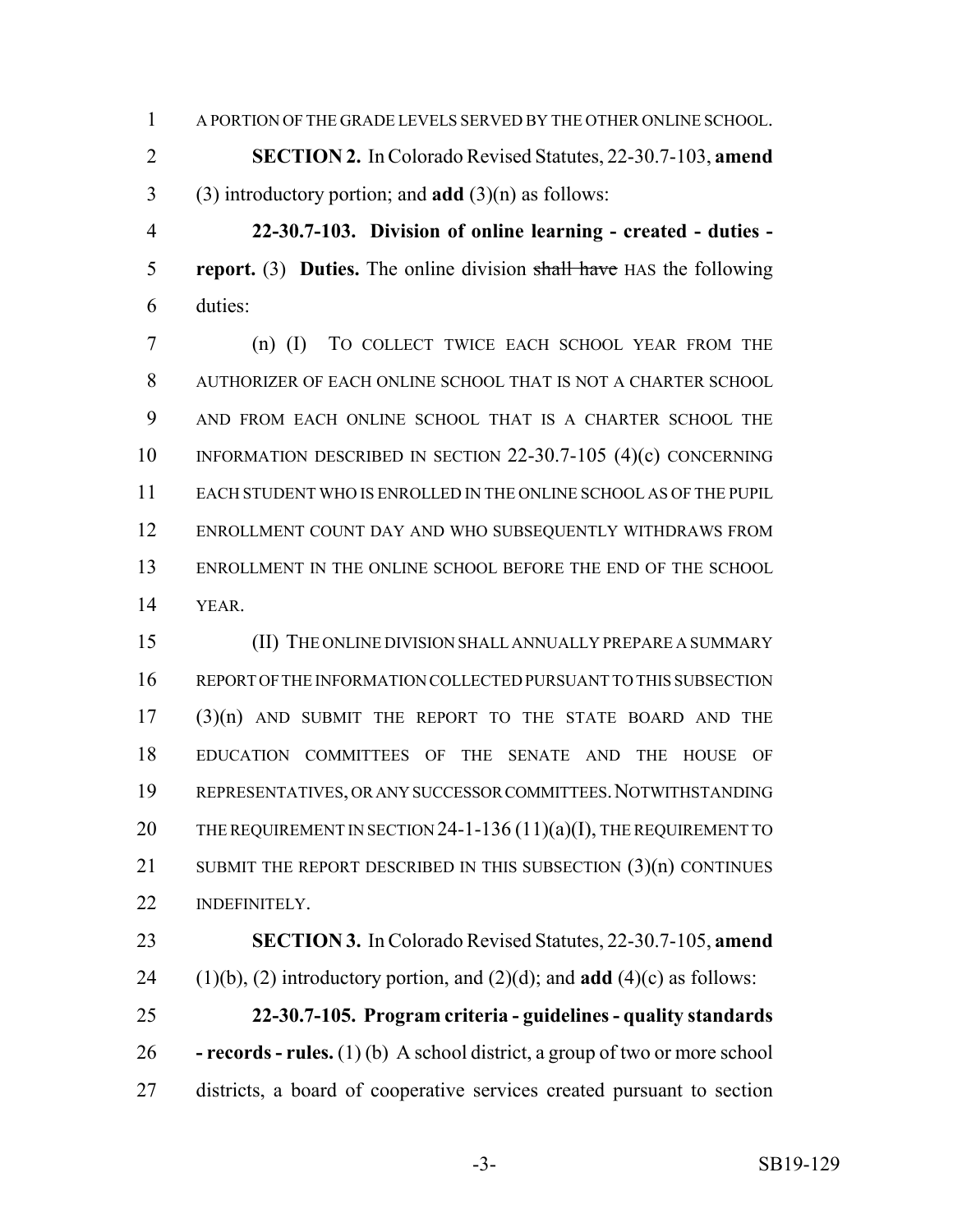22-5-104, and the state charter school institute established pursuant to section 22-30.5-503 are hereby authorized to create or oversee multi-district online schools, subject to the requirement that the authorizer apply to the online division for certification of the multi-district online school as described in section 22-30.7-106. IF A SCHOOL DISTRICT, A GROUP OF TWO OR MORE SCHOOL DISTRICTS, A BOARD OF COOPERATIVE SERVICES, OR THE STATE CHARTER SCHOOL INSTITUTE AGREES TO BECOME THE AUTHORIZER FOR AN OPERATING MULTI-DISTRICT ONLINE SCHOOL THAT WAS PREVIOUSLY AUTHORIZED BY ANOTHER AUTHORIZER AND CERTIFIED PURSUANT TO SECTION 22-30.7-106, THE NEW AUTHORIZER MUST APPLY TO THE ONLINE DIVISION FOR A NEW CERTIFICATION OF THE 12 MULTI-DISTRICT ONLINE SCHOOL AS DESCRIBED IN SECTION 22-30.7-106. (2) The following guidelines apply to each online program or 14 online school created or overseen pursuant to the provisions of this article ARTICLE 30.7:

 (d) The provisions of the "Education Accountability Act of 2009", 17 article 11 of this title, shall TITLE 22, apply to an online program or online 18 school implemented pursuant to this article ARTICLE 30.7 in the same manner as said provisions apply to the other public schools operating in 20 this state. IF AN ONLINE SCHOOL IS ON PERFORMANCE WATCH, AS DEFINED 21 IN SECTION 22-11-103, AND CHANGES AUTHORIZERS IN ITS ORIGINAL FORM OR AS A SUCCESSOR SCHOOL, OR REMAINS WITH THE SAME AUTHORIZER BUT IS CREATED AS A SUCCESSOR SCHOOL TO THE ONLINE SCHOOL THAT IS ON PERFORMANCE WATCH, THE ONLINE SCHOOL OR THE SUCCESSOR SCHOOL REMAINS ON PERFORMANCE WATCH UNDER THE NEW AUTHORIZER AS IF THE AUTHORIZER HAD NOT CHANGED. IF AN ONLINE SCHOOL IS CLOSED AS A RESULT OF ACTIONS TAKEN PURSUANT TO SECTION 22-11-210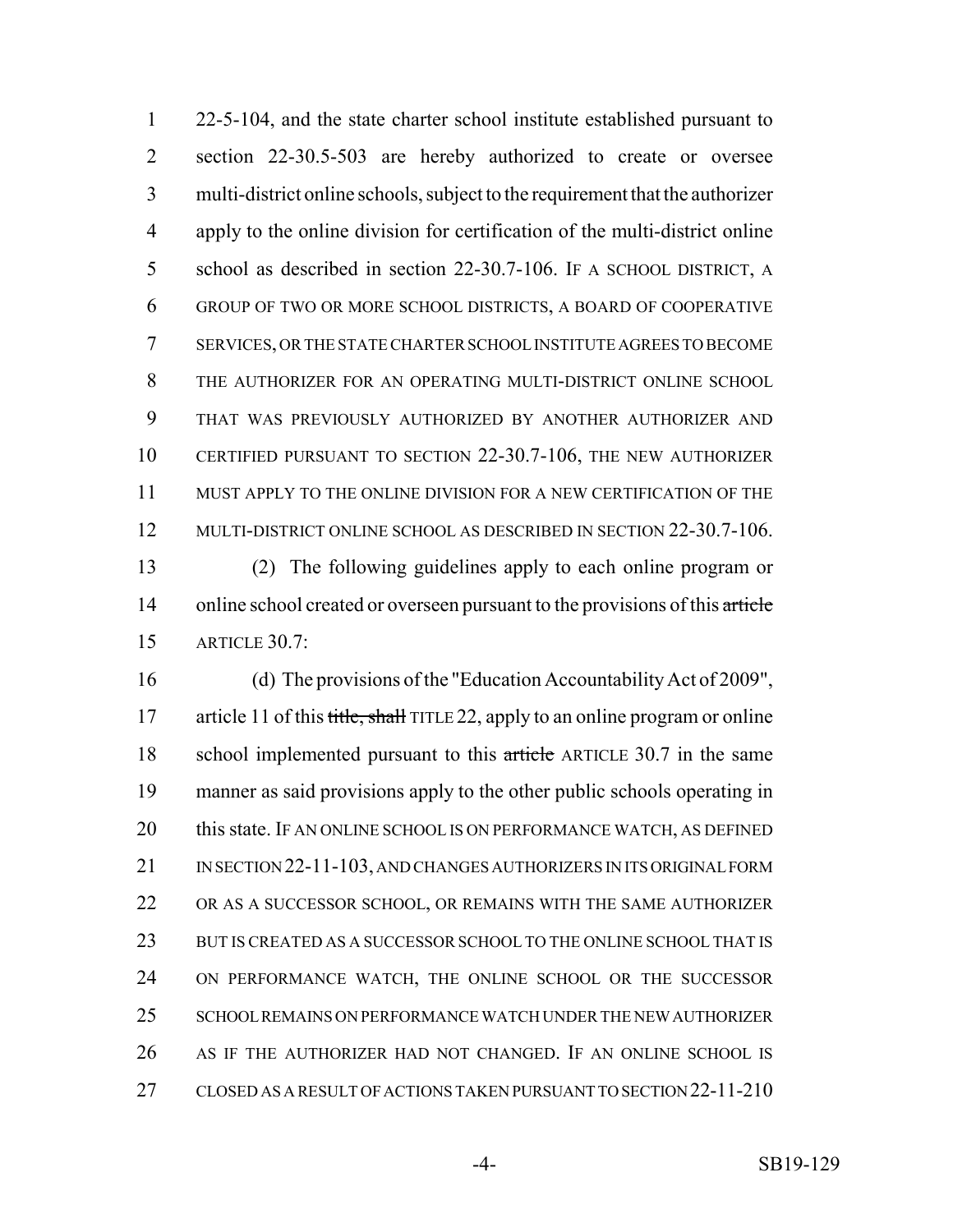(5), THE ONLINE SCHOOL MUST REAPPLY FOR CERTIFICATION BEFORE IT MAY AGAIN OPERATE IN ITS ORIGINAL FORM OR AS A SUCCESSOR SCHOOL, REGARDLESS OF WHETHER THE ONLINE SCHOOL OR SUCCESSOR SCHOOL IS AUTHORIZED BY THE SAME OR A DIFFERENT AUTHORIZER.

- (4) (c) IF A STUDENT WHO IS ENROLLED IN AN ONLINE SCHOOL WITHDRAWS FROM ENROLLMENT IN THE ONLINE SCHOOL AFTER THE PUPIL ENROLLMENT COUNT DAY BUT BEFORE THE END OF THE SCHOOL YEAR, THE ONLINE SCHOOL, IF IT IS A CHARTER SCHOOL, OR THE AUTHORIZER OF THE ONLINE SCHOOL, IF IT IS NOT A CHARTER SCHOOL, SHALL SUBMIT TO THE ONLINE DIVISION THE FOLLOWING INFORMATION:
- (I) THE STUDENT'S UNIQUE IDENTIFIER, AS DEFINED IN SECTION 22-2-134, AND GRADE LEVEL;

13 (II) THE DATE ON WHICH THE STUDENT WITHDREW FROM 14 ENROLLMENT IN THE ONLINE SCHOOL;

 (III) THE PUBLIC OR NONPUBLIC SCHOOL TO WHICH THE STUDENT TRANSFERRED, IF ANY AND IF KNOWN;

 (IV) WHETHER THE STUDENT IS ATTENDING A NONPUBLIC HOME-BASED EDUCATIONAL PROGRAM FOR THE REMAINDER OF THE SCHOOL YEAR, IF KNOWN;

20 (V) IF THE STUDENT WAS ENROLLED IN THE EQUIVALENT OF GRADE ELEVEN OR TWELVE, WHETHER THE STUDENT SUCCESSFULLY COMPLETES 22 A HIGH SCHOOL EQUIVALENCY EXAMINATION OR OTHERWISE COMPLETES 23 HIGH SCHOOL GRADUATION REQUIREMENTS DURING THE SCHOOL YEAR, IF KNOWN; AND

 (VI) ANY OTHER INFORMATION REQUIRED BY THE ONLINE DIVISION THAT INDICATES WHETHER THE STUDENT CONTINUES OR COMPLETES ELEMENTARY OR SECONDARY EDUCATION DURING THE SCHOOL YEAR